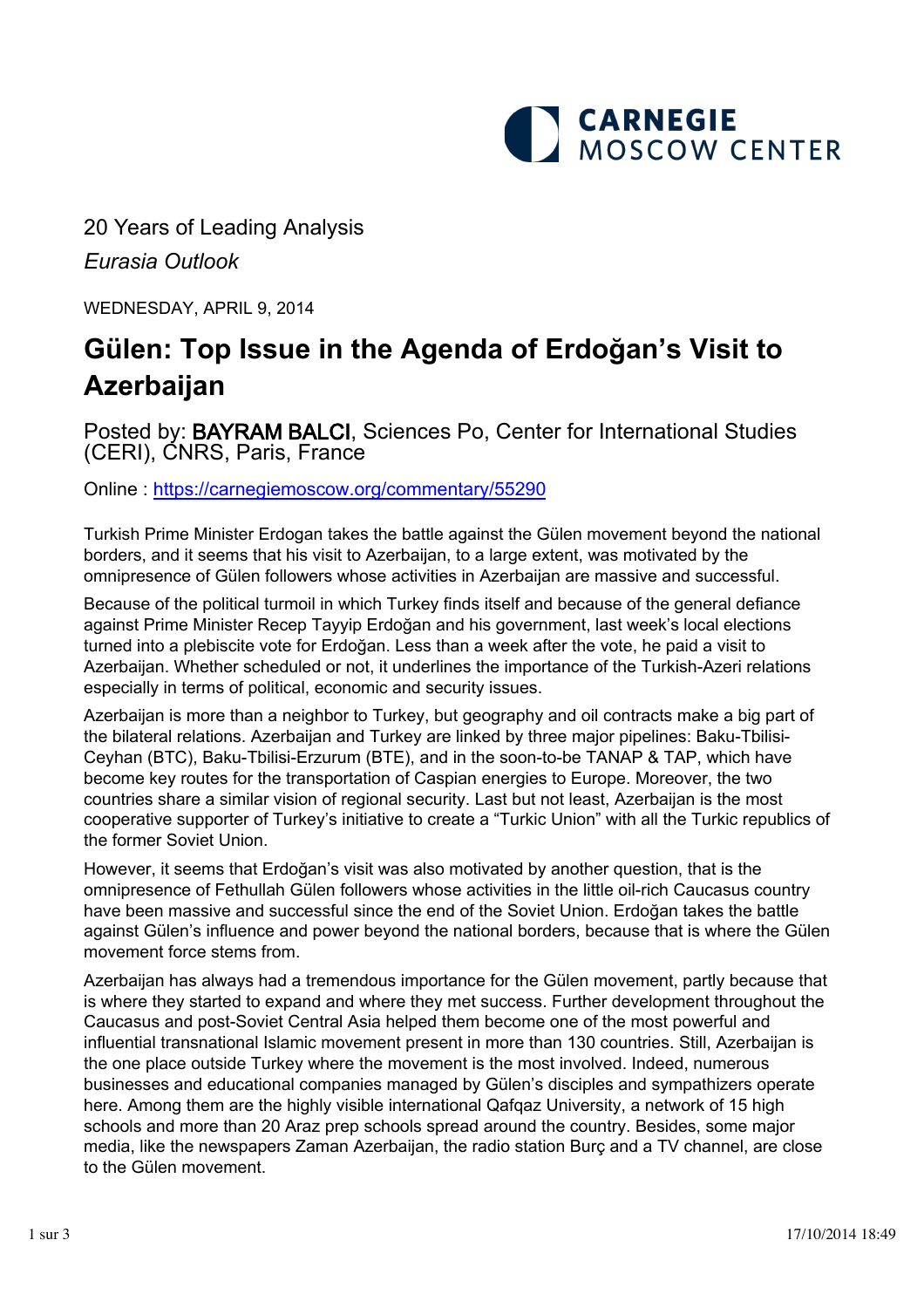Most importantly, however, the proximity between Azerbaijan and Turkey, the intermingled Azerbaijani and Turkish societies have engendered the emergence of a transnational Turkish-Azeri Gülen community that plays an important role in the bilateral relationship. Last but not least, after more than 20 years of dynamic and successful educational activities in Azerbaijan, Gülen schools have educated thousands and shaped new elites that are active and in charge in various sectors of society and in the different bodies of the state. Thus, the Turkish-Azeri relations are even more special than they have been credited with.

Azerbaijan authorities have always been very supportive of the educational activities of the Gülen movement, although the latter deny any official or organic link to Gülen and prefer to refer to it as more of an inspiration source. However, Baku has in some cases voiced its concern about this movement, especially when it comes to its ambiguity and to a large extent its secretive aspect. Moreover, Azerbaijan like other countries has been concerned by the excessive solidarity between Gülen and Erdoğan when the AKP came to power in 2002. For many post-Soviet elites, this alliance was susceptible to encourage the rise of political Islam in their own country, which they refused. It is certainly the reason why some Gülen schools were closed in the Russian Federation and in Turkmenistan and put under tight control in Azerbaijan.

The break-up between Gülen and Erdoğan opens a new chapter and jeopardizes Gülen schools' survival in Azerbaijan, across the former Soviet Union, and probably in all the other countries where the movement is active. The movement benefited for a long time from the good relations between Erdoğan and Gülen. Turkish diplomacy had granted them its protection until last December, when Erdoğan made it very clear that he would continue to fight against this "parallel state" everywhere. His visit to Azerbaijan is to a large extent to put the threat into action. In Erdoğan and Azerbaijani President Ilham Aliyev press conference, most of the questions related to the Gülen issue. The question of Gülen movement's ban from Azerbaijan was posed and the answers from both presidents were ambiguous. But they made it very clear that the golden age of the movement in Azerbaijan might come to an end. However, political will might not be sufficient to eradicate the Gülenists and stop their activities. Even so, it would bring infringements of human rights and more unwanted political collateral damages.

Baku's first measures to limit the influence of Gülenists in Azerbaijan included the subjection of the international Qafqaz University to SOCAR, the national oil company, and the dismissal of an important figure in the presidential apparatus and supposedly member of the Gülen movement, Elnur Aslanov. It is now clear that other Gülen establishments will be closed or put under firm state control, although the risk is thousands of people who receive or have received an education there might react negatively and retaliate.

The stakes are high that closing Gülen schools or "nationalizing" them could deteriorate the quality of education. Considering how corrupt and dysfunctional the state educational system of Azerbaijan is, it would very harmful to get rid of such a successful and efficient parallel system that has already brought a new elite generation. The witch hunt against all Gülenist activities in education, business and media would impair the whole Azerbaijani society. Marginalizing the new Gülen sympathizing elites is a dangerous move because they are now everywhere in the society and polarizing groups could lead to social instability.

Last but not least, Erdoğan's determination to eradicate the Gülen movement in Turkey and abroad could create a climate of suspicion everywhere where Gülenists have developed activities. Consequently, genuinely innocent people who have been working for them for years, sympathizing with their ideas or not, could suffer and be endangered as a result of the ongoing witch hunt.

The outcome could be just as bad in Turkey. Despite the hidden political ambitions that Gülen and his close followers could have nurtured at the top of the movement's hierarchy, the majority grassroots Gülenists have always been motivated by higher spiritual and moral ambitions such as serving their faith and their country, making business and contributing to the improvement of education in Azerbaijan and elsewhere. When it comes to Turkish national interests, the Gülen